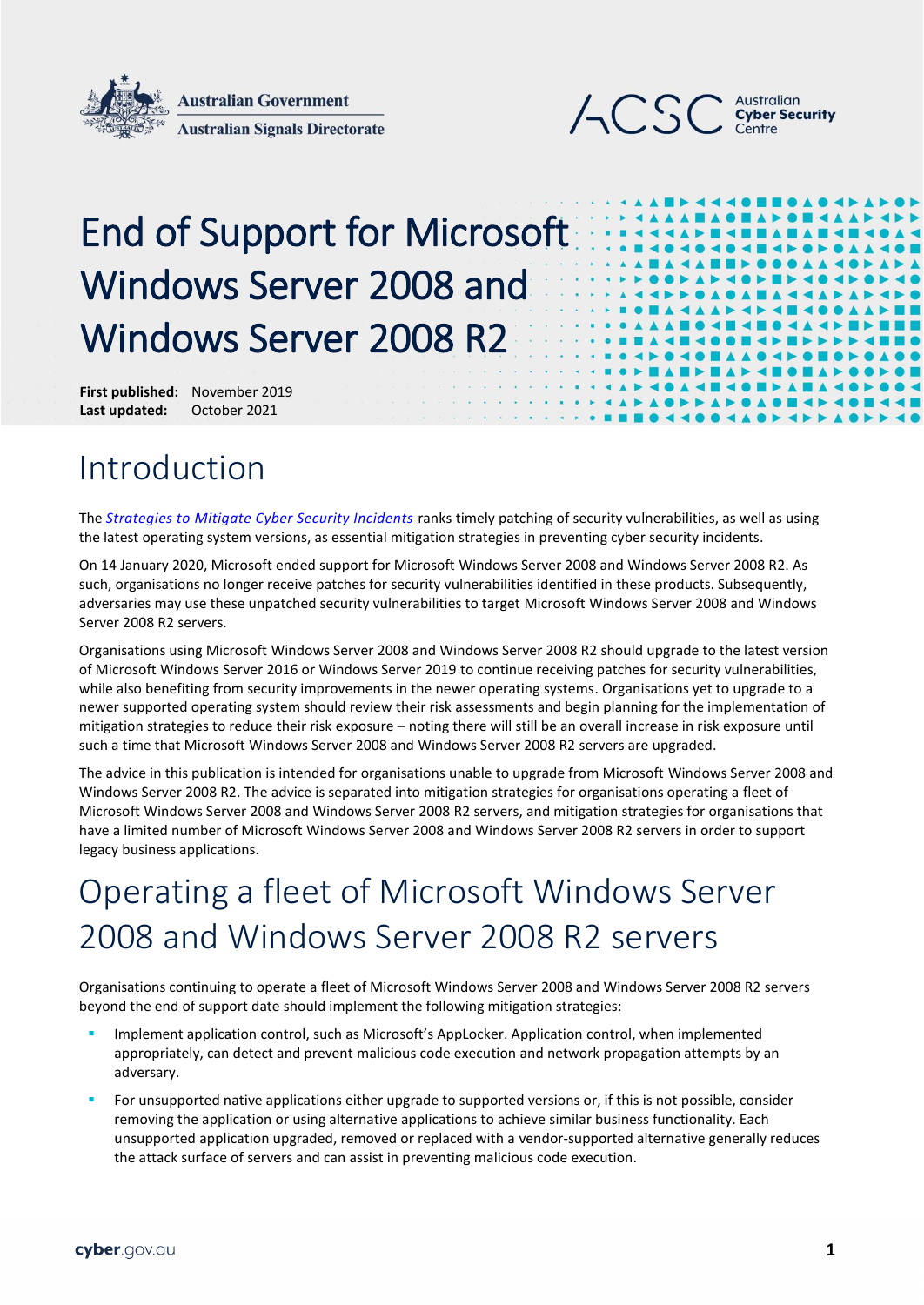

- Ensure that privileged account credentials are not entered into Microsoft Windows Server 2008 and Windows Server 2008 R2 servers (e.g. to administer workstations, other servers or applications within an organisation's network). Instead, a vendor-supported operating system should be used for these activities, and a low privileged account used for all other non-administrative activities. Microsoft Windows Server 2008 and Windows Server 2008 R2 servers will be at a higher risk of being compromised due to unpatched security vulnerabilities, and lack additional security functionality of newer Microsoft Windows Server versions to protect privileged account credentials from being captured by an adversary and used to propagate throughout a network.
- Implement Microsoft's Enhanced Mitigation Experience Toolkit (EMET). Implementing EMET for applications that commonly interact with data from untrusted sources can reduce the risk of successful malicious code execution as well as assisting in the identification of such attempts.
- Implement a third party software-based application firewall that performs both inbound and outbound filtering of network traffic. A software-based application firewall can assist in detecting and preventing malicious code execution, network propagation and data exfiltration by an adversary.
- Apply basic hardening, where possible, to operating systems, applications and user accounts. Disabling unneeded functionality or common intrusion vectors such as AutoRun, SMB and NetBlOS services, can assist in preventing malicious code execution and network propagation by an adversary.
- Ensure antivirus applications continue to be supported by vendors. If support ceases from a vendor, switch to an alternative vendor that continues to offer support. The use of antivirus applications can assist in detecting and preventing malicious code execution.

In addition to the above mitigation strategies, a number of mitigation strategies can be implemented to reduce the likelihood of malicious code reaching Microsoft Windows Server 2008 and Windows Server 2008 R2 servers in the first place. These include:

- Implement automated dynamic analysis of email and web content in a sandbox to detect suspicious behaviour. By analysing data from untrusted sources for suspicious activity upon simulated user interaction, malicious code can be identified and blocked from reaching vulnerable Microsoft Windows Server 2008 and Windows Server 2008 R2 servers.
- Implement email and web content filtering of incoming and outgoing data to only allow approved file types. By controlling the types of data that reach Microsoft Windows Server 2008 and Windows Server 2008 R2 servers, organisations can reduce the likelihood of malicious code execution as well as identify the source of such attempts.
- Prevent users from connecting removable media to Microsoft Windows Server 2008 and Windows Server 2008 R2 servers. As Microsoft Windows Server 2008 and Windows Server 2008 R2 servers are more susceptible to exploitation, data transfers to such servers should be controlled via an organisation's ICT service desk to reduce the likelihood of malicious code execution and data exfiltration.

## Operating a limited number of Microsoft Windows Server 2008 and Windows Server 2008 R2 servers

Organisations continuing to operate a limited number of Microsoft Windows Server 2008 and Windows Server 2008 R2 servers beyond the end of support date in order to support legacy business applications should implement the following mitigation strategies:

 Isolate Microsoft Windows Server 2008 and Windows Server 2008 R2 servers from other non-essential network resources. This can reduce the risk of an adversary using compromised Microsoft Windows Server 2008 and Windows Server 2008 R2 servers to propagate throughout a network and access other network resources.